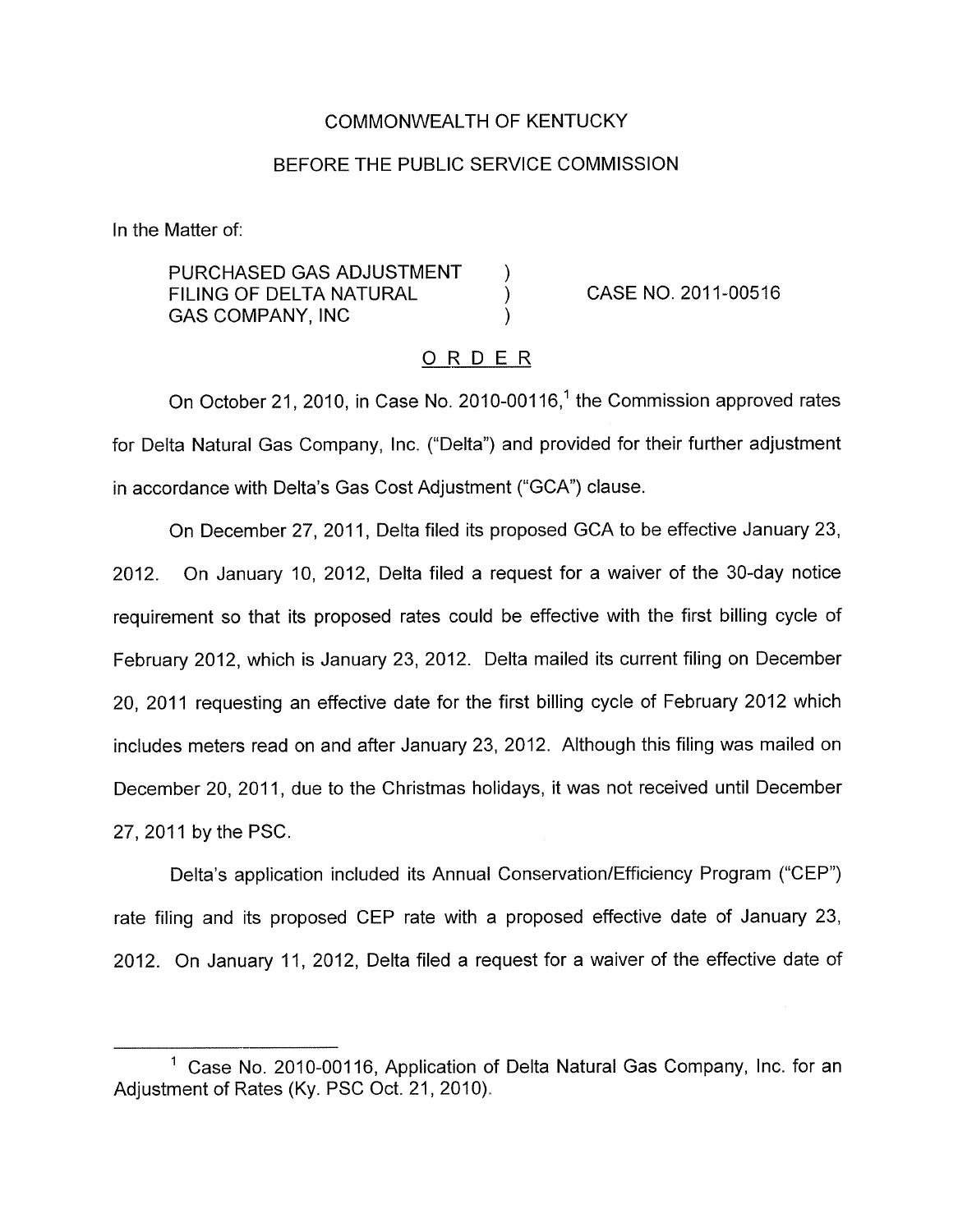February 1 as stated in its Conservation/Efficiency Program Cost Recovery Applicable to Residential Rate Schedule, so that its rates could become effective with the first billing cycle of February. This would be consistent with its GCR filing effective with the first billing cycle of February, which is January 23". Delta also requests a waiver of the 30-day notice as required by KRS 278.180.

After reviewing the record in this case and being otherwise sufficiently advised, the Commission finds that:

1. Delta's notice includes revised rates designed to pass on to its customers its expected change in wholesale gas costs.

2. Delta's notice sets out an Expected Gas Cost ("EGC") of \$4.7636 per Mcf, which is a decrease of \$.4454 per Mcf from the previous EGC of \$5.2090 per Mcf.

3. Delta's notice sets out a current quarter Refund Adjustment ("RA") of (\$.0152) per Mcf. Delta's total RA is (\$.0604) per Mcf, which is a decrease of \$.0080 per Mcf from the previous quarter total RA of (\$.0524) per Mcf.

**4.** Delta's notice sets out a current quarter Actual Adjustment ("AA") of \$1.3028 per Mcf. Delta's total AA is \$1.5667 per Mcf, which is an increase of \$.7362 per Mcf from the previous total AA of \$.8305 per Mcf.

5. Delta's notice sets out a Balance Adjustment ("BA") of (\$.0711) per Mcf, which represents a decrease of \$.0239 per Mcf from the previous BA of (\$.0472) per Mcf.

6. Delta's GCA is \$6.1988 per Mcf, which is an increase of \$.2589 per Mcf from the previous GCA of \$5.9399 per Mcf.

-2- Case **No.** 201 1-00516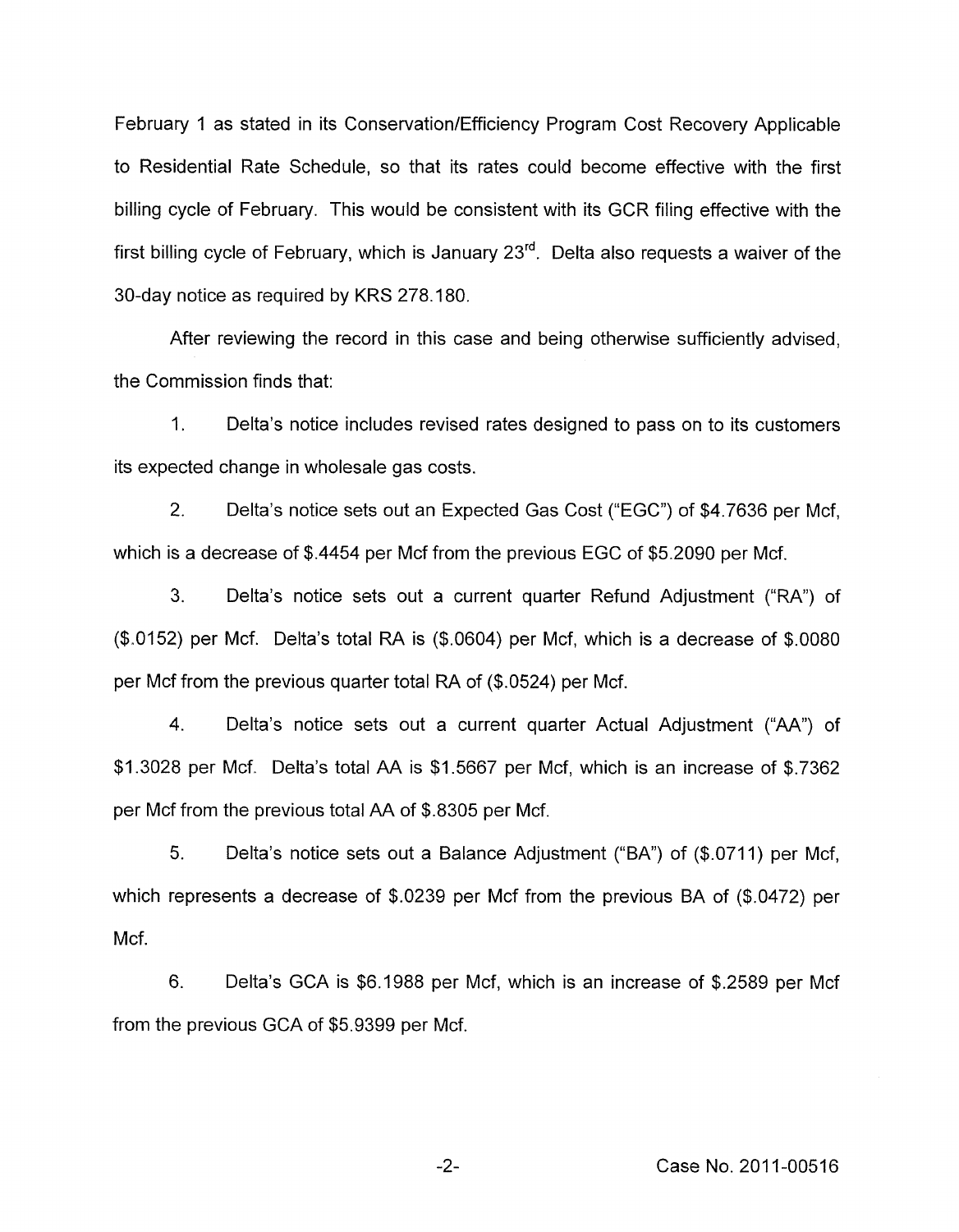7. The GCA rates in the Appendix to this Order are fair, just, and reasonable, and should be approved for final meter readings by Delta on and after January 23, 2012, pursuant to Delta's showing of good cause for its December 27, 2011 filing date.

8. Delta's notice set out a CEP rate of \$.I 173 per Mcf, which is an increase of \$.0160 per Mcf from the previous CEP rate of \$.I013 per Mcf. The CEP rate in the Appendix to this Order is fair, just, and reasonable, and should be approved for final meter readings by Delta on and after January 23, 2012, pursuant to Delta's showing of good cause.

IT IS THEREFORE ORDERED that:

1. The rates in the Appendix to this Order are approved for final meter readings on and after January 23,2012.

2. Within 20 days of the date of this Order, Delta shall file its revised tariffs with this Commission setting out the rates authorized herein and reflecting that they were approved pursuant to this Order.



ATTEST:

Bell 6- fell Dean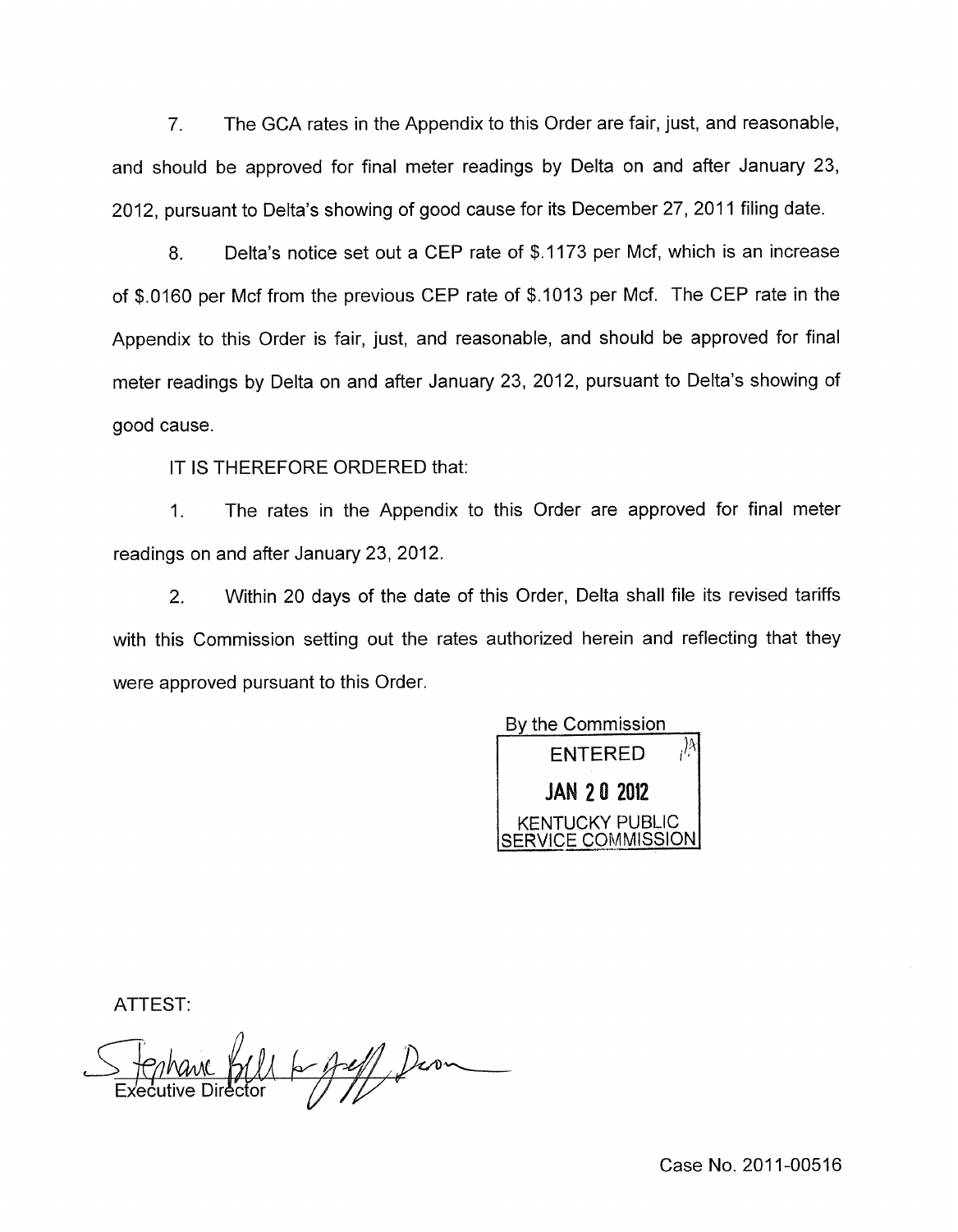## APPENDIX

## APPENDIX TO AN ORDER OF THE KENTUCKY PUBLIC SERVICE COMMISSION IN CASE NO. 201 1-00516 DATED

The following rates and charges are prescribed for the customers in the area served by Delta Natural Gas Company, Inc. All other rates and charges not specifically mentioned herein shall remain the same as those in effect under authority of this Commission prior to the effective date of this Order.

# RATE SCHEDULES

## **AVAILABILITY**

Available for general use by residential, commercial, and industrial customers.

#### RATES

 $\ddot{\phantom{1}}$ 

|                                                                                                                                   | plus                                     |                                                    | Rate<br>equals             | <b>Total Rate</b>                                                       |  |  |  |  |
|-----------------------------------------------------------------------------------------------------------------------------------|------------------------------------------|----------------------------------------------------|----------------------------|-------------------------------------------------------------------------|--|--|--|--|
| \$<br>\$                                                                                                                          | 20.70<br>.43185                          |                                                    |                            | \$1.05173                                                               |  |  |  |  |
| Residential rates are also subject to the Conservation/Efficiency Program Cost<br>Recovery Component (CEPRC) of \$.01173 per Ccf. |                                          |                                                    |                            |                                                                         |  |  |  |  |
|                                                                                                                                   |                                          |                                                    |                            |                                                                         |  |  |  |  |
| \$<br>$\mathbf{\hat{z}}$                                                                                                          | 31.20<br>.43185                          | S.                                                 |                            | \$1.05173                                                               |  |  |  |  |
|                                                                                                                                   |                                          |                                                    |                            |                                                                         |  |  |  |  |
|                                                                                                                                   | .26696<br>.18735<br>.14735               |                                                    | .61988<br>.61988<br>.61988 | \$1.05173<br>.88684<br>.80723<br>.76723<br>.74723                       |  |  |  |  |
|                                                                                                                                   | $1 - 2,000$ Ccf<br>$10,001 - 50,000$ Ccf | <b>Base Rate</b><br>\$131.00<br>\$.43185<br>.12735 |                            | <b>Gas Cost</b><br>Recovery<br>\$.61988<br>.61988<br>\$.61988<br>.61988 |  |  |  |  |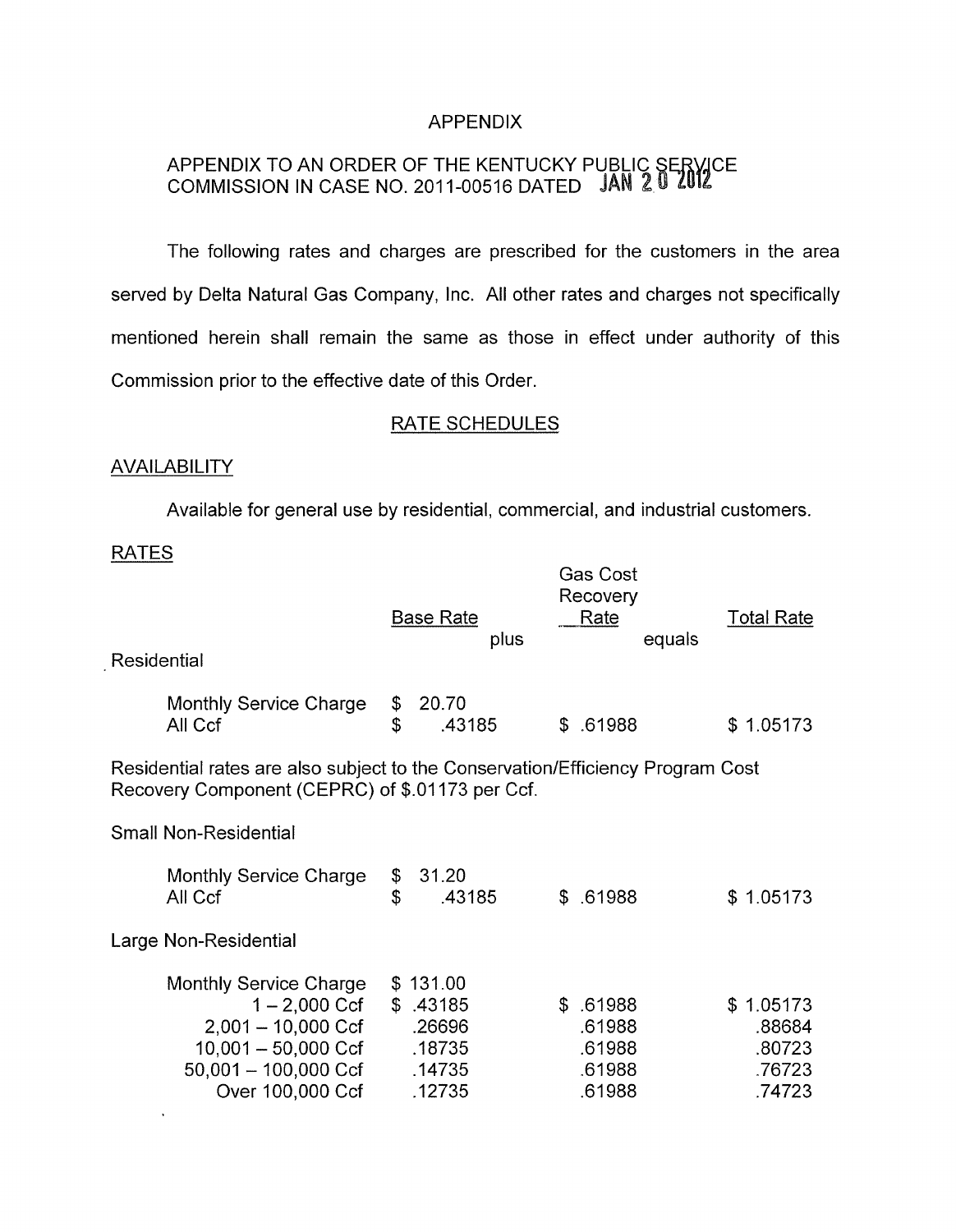# Interruptible

| .16000 |          |        |          | \$77988 |
|--------|----------|--------|----------|---------|
| .12000 |          | .61988 |          | - 73988 |
| .08000 |          | .61988 |          | .69988  |
| .06000 |          | .61988 |          | .67988  |
|        | \$250.00 |        | \$ 61988 |         |